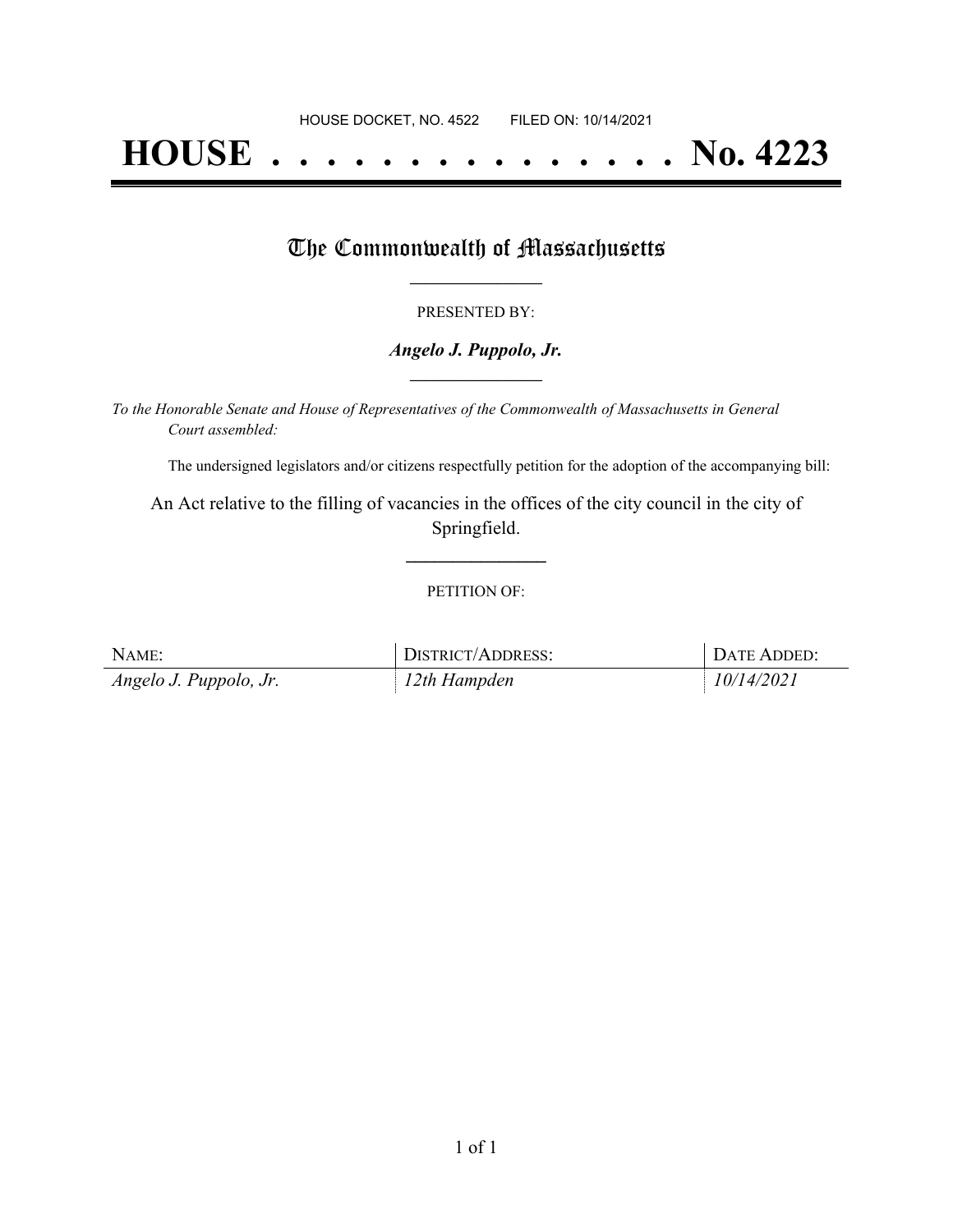## HOUSE DOCKET, NO. 4522 FILED ON: 10/14/2021

## **HOUSE . . . . . . . . . . . . . . . No. 4223**

By Mr. Puppolo of Springfield, a petition (accompanied by bill, House, No. 4223) of Angelo J. Puppolo, Jr., (with the approval of the mayor and the city council) for legislation to further regulate the filling of vacancies in the offices of the city council in the city of Springfield. Municipalities and Regional Government. [Local Approval Received.]

## The Commonwealth of Massachusetts

**In the One Hundred and Ninety-Second General Court (2021-2022) \_\_\_\_\_\_\_\_\_\_\_\_\_\_\_**

**\_\_\_\_\_\_\_\_\_\_\_\_\_\_\_**

An Act relative to the filling of vacancies in the offices of the city council in the city of Springfield.

Be it enacted by the Senate and House of Representatives in General Court assembled, and by the authority *of the same, as follows:*

 SECTION 1. Notwithstanding the provisions of section fifty A of Chapter forty-three of the General Laws or any other general or special law to the contrary, if a vacancy occurs on the city council of the city of Springfield for any cause during the term of office of a city council member who was elected as a ward representative, the city clerk shall forthwith, within fifteen (15) days, notify the city council and the board of election commissioners and, if there are more than two hundred and ten (210) days prior to the expiration of a term of office, shall issue an order to said election commission to hold a special preliminary election, on a Tuesday, not less 8 than sixty-two (62) and not more than seventy-six (76) days after the issuance of such an order, and a special election, on a Tuesday, not more than twenty-eight (28) days after said preliminary election. If there are less than two hundred and ten (210) days before the expiration of the term